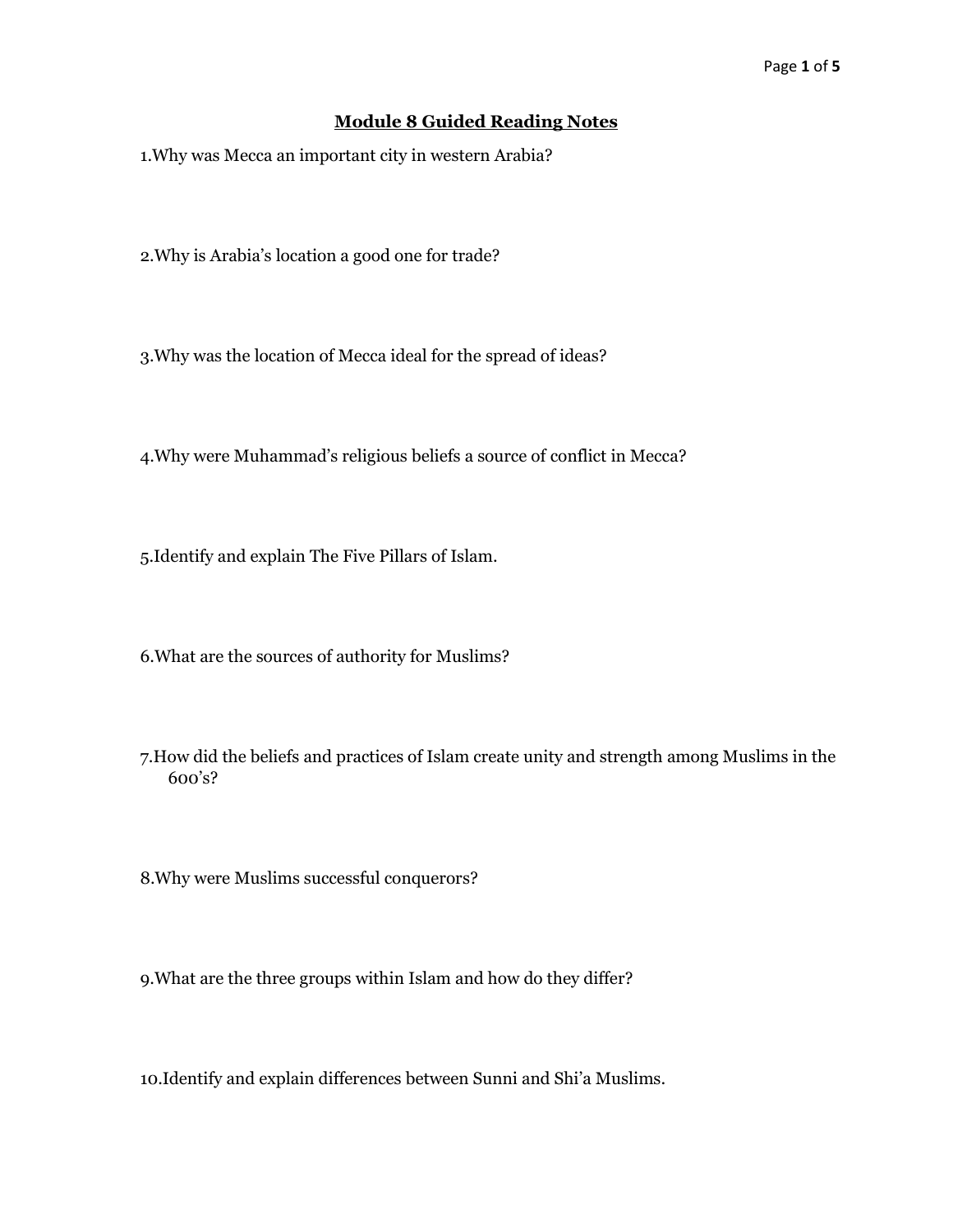11.Why would a single language and a single currency be such an advantage to a trader?

12.What attracted non-Muslims to Islam and Islamic culture?

13.What does opposition to the luxurious life of the Umayyad's suggest about what is important to most Muslims?

14.What was the role of women in Muslim society?

15.According to Muhammad, what are the nine valuable results of knowledge?

16.How did fulfilling religions duties lead Muslims to astronomy and a better understanding of the physical world?

17.What were some of the Muslim contributions in medicine, mathematics, and astronomy?

18.What do you consider to be the five most significant developments in scholarship and the arts during the reign of the Abbasids?

19.What united the scholars of different cultures who worked in the House of Wisdom?

20.What role did cities play in the advancement of Muslim culture?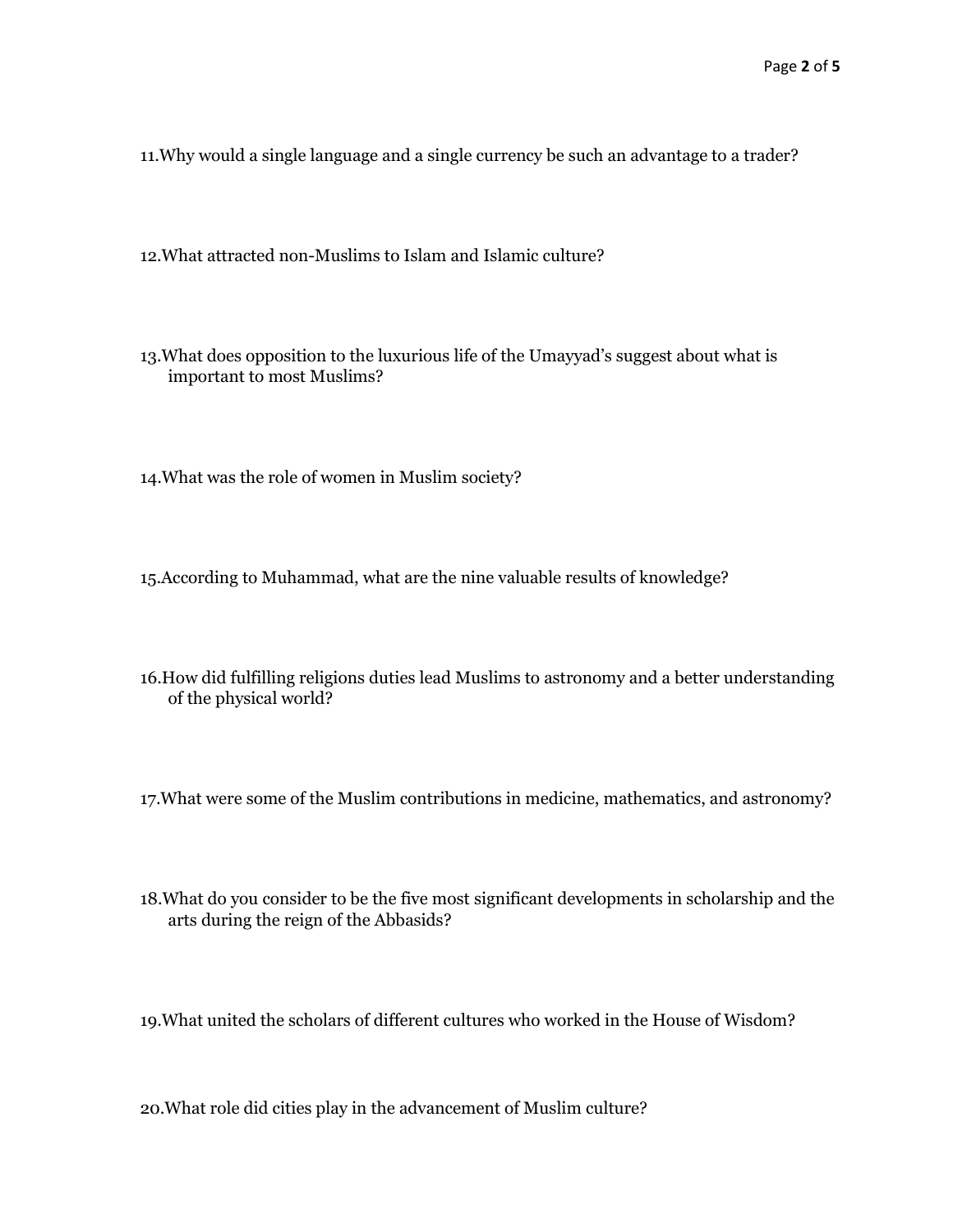21.By what means did the early Ottomans expand their empire?

22.Why was taking Constantinople so important to Mehmed II?

23.What were the advantages of the *devshirme* system to the sultan?

24.Which of the effects of cultural blending do you think is the most significant? Explain.

25.In what was were Shah Abbas and Suleyman the Lawgiver similar?

26.How did the location of the Safavid Empire contribute to the cultural blending in the empire?

27.Describe the religious environment into which Muhammad was born.

28.Why did many people in Mecca reject Muhammad's ideas at first?

29.How did early Muslims view and treat Jews and Christians?

30.Why were the "rightly guided" caliphs so successful in spreading Islam?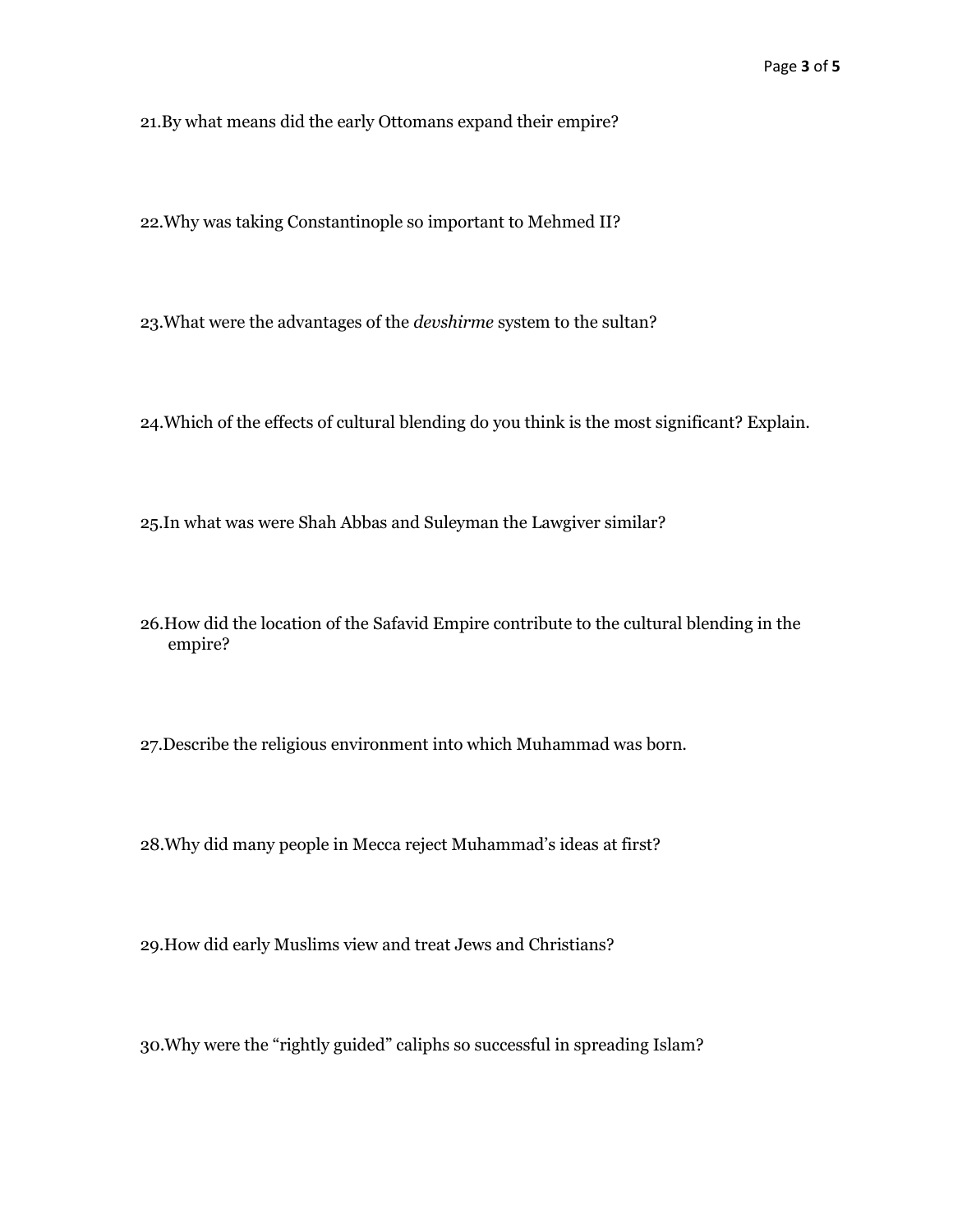31.Why did trade flourish under the Abbasids?

32.How was Muslim society structured?

33.What were some of the practical reasons Muslims had for supporting the advancement of science?

34.In which fields of learning did Muslims excel?

35.How did the art and architecture of the Muslims reflect cultural blending?

36.Why were the Ottomans such successful conquerors?

37.How did Mehmed the Conqueror show his tolerance of other cultures?

38.Why was Selim's capture of Mecca, Medina, and Cairo so significant?

39.What were some of the causes of cultural blending in the Safavid Empire?

40.In what ways did the Safavids weave foreign ideas into their culture?